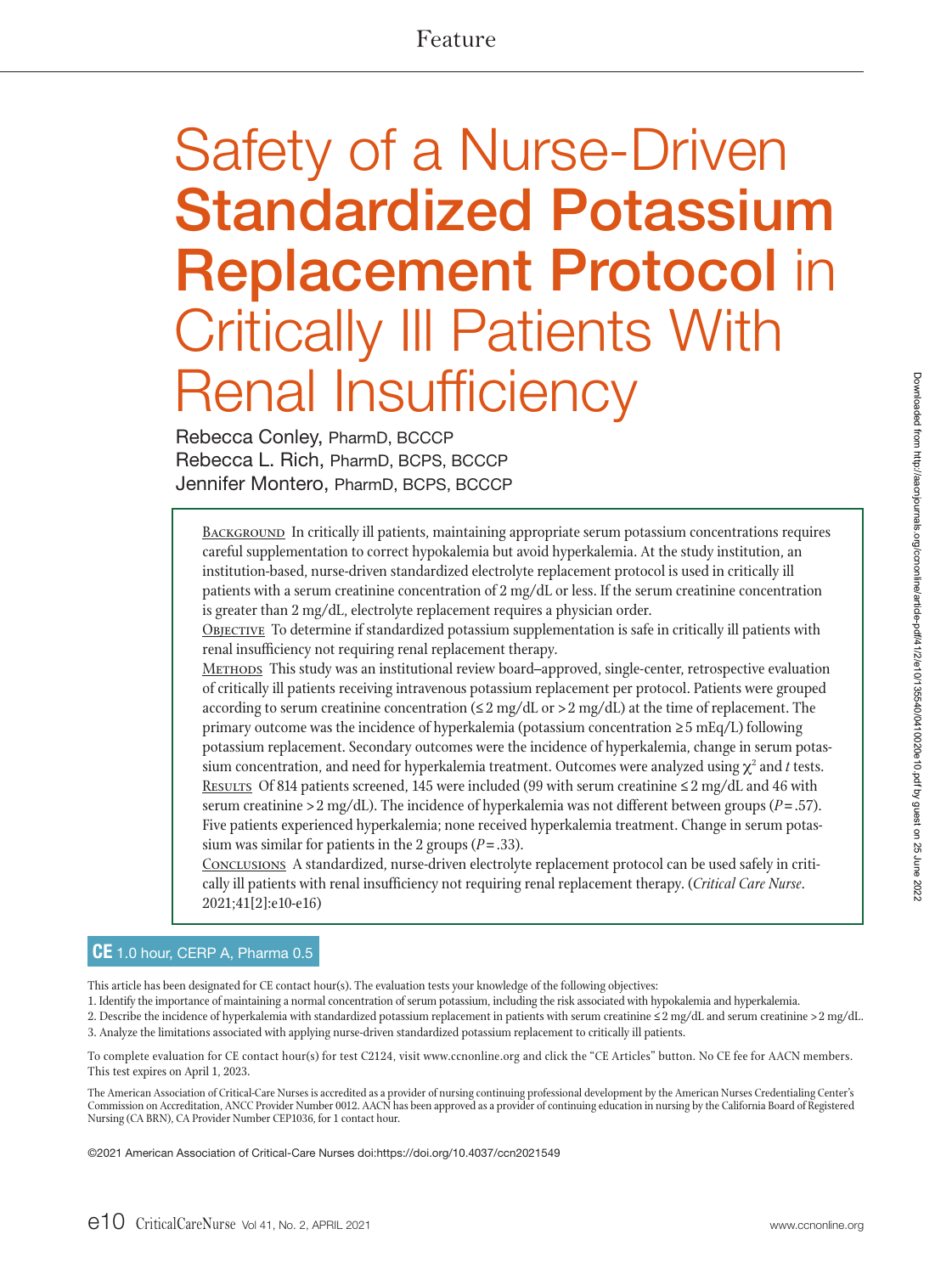**Potassium, an intracellular cation, is responsible<br>for helping create energy for cellular function<br>throughout the cardiovascular, skeletal, and<br>nervous systems <sup>13</sup> The reference range for serum notasfor helping create energy for cellular function throughout the cardiovascular, skeletal, and**  nervous systems.<sup>1-3</sup> The reference range for serum potassium is 3.5 to 4.5 mEq/L. In an otherwise healthy patient, the serum concentration is representative of potassium concentration across the intracellular and extracellular compartments, with 98% being intracellular.3,4 Intracellular potassium controls cellular metabolism and regulates the resting potential across cell membranes, especially within the myocardium.<sup>3</sup> In patients who are not critically ill, potassium homeostasis is maintained through the balance of oral intake with urinary excretion (80%) and gastrointestinal excretion (15%).<sup>4</sup> Although electrolyte disturbances of all variations can be seen in critically ill patients, maintaining a normal potassium concentration is of great importance because of the risks associated with hypokalemia and hyperkalemia.<sup>3</sup>

Hypokalemia can be divided into categories based on severity and likelihood of adverse events: mild (3-3.4 mEq/L), moderate  $(2.5{\text -}2.9 \text{ mEq/L})$ , and severe  $(< 2.5 \text{ mEq/L})$ .<sup>5</sup> Moderate to severe hypokalemia results in membrane hyperpolarization that can induce life-threatening conditions such as dysrhythmias and muscle weakness leading to respiratory or cardiac failure.<sup>3,5-7</sup> However, the incidence of clinically significant hypokalemia in hospitalized patients is low, reportedly ranging from 4% to 5%, and severe hypokalemia is uncommon.<sup>5</sup> Hyperkalemia can also pose a great risk to patients. Although potassium concentrations greater than 5 mEq/L are termed *hyperkalemia,* clinically significant or symptomatic hyperkalemia may not occur until higher concentrations are reached.<sup>7,8</sup> Maintaining adequate potassium homeostasis may be challenging in critically ill patients because of the severity of illness and compromised cellular function.<sup>1,7</sup>

#### Authors

*Rebecca Conley is a critical care pharmacy specialist at BayCare Health System, Tampa, Florida.* 

*Rebecca L. Rich is a critical care clinical pharmacy specialist and Director of the specialty pharmacy residency program at Lakeland Regional Health, Lakeland, Florida.* 

*Jennifer Montero is a clinical quality pharmacy specialist at Lakeland Regional Health.*

*Corresponding author: Rebecca Conley, PharmD, BCCCP, 900 Carillon Parkway, 402B, St. Petersburg, FL 33716 (email: rebecca.conley@baycare.org).* 

Potassium dysregulation can occur through many mechanisms that affect the function of the sodiumpotassium adenosine triphosphatase pumps that maintain the potassium gradient. Increased catecholamine activity, acid-base imbalances, and metabolic disorders can all alter potassium transport and therefore distribution.2 A function of the kidney is to aid in regulation of serum potassium.<sup>6</sup> In acute kidney injury or chronic kidney disease, both of which are common in the critically ill population, this regulation of potassium may be compromised, leading to further dyskalemia.<sup>6</sup> Renal dysfunction is one of the main contributing factors associated with serum potassium dysregulation. Other contributory factors include the use of potassium-containing products (fluids and blood); disease states that alter absorption, distribution, and/or clearance (heart failure, gastrointestinal disorders, and diabetes); and medications (reninangiotensin-aldosterone system inhibitors and diuretics).6 Avoiding insult related to hypokalemia is important given the availability and proven efficacy of supplementation but can be difficult when renal function is compromised.<sup>6</sup>

Electrolyte replacement protocols have been established to allow consistent and automatic nurse-driven supplementation of electrolytes as soon as laboratory results become available. Various institutions exclude patients with renal insufficiency or adapt replacement protocols on the basis of serum creatinine (SCr) concentrations or creatinine clearance cutoffs because of the perceived risk of hyperkalemia with standardized replacement. For instance, the electrolyte replacement protocol at the study institution excludes patients with a SCr concentration greater than 2 mg/dL, requiring nurses to obtain an order for electrolyte replacement from the clinician. Because electrolyte replacement protocols provide 1-time supplementation of abnormally low serum electrolytes, and therefore should not be affected by renal elimination, the exclusion of this patient population has been called into question. The purpose of this study was to determine if a standardized nurse-driven potassium replacement protocol was safe in critically ill patients with a SCr concentration greater than 2 mg/dL, as compared with patients with a SCr concentration of 2 mg/dL or less.

#### **Methods**

This study was an institutional review board–approved, single-center, retrospective cohort evaluation of critically ill patients receiving intravenous potassium replacement. All data were collected from the electronic health database.

*To purchase electronic or print reprints, contact the American Association of Critical-Care Nurses, 27071 Aliso Creek Rd, Aliso Viejo, CA 92656. Phone, (800) 899-1712 or (949) 362-2050 (ext 532); fax, (949) 362-2049; email, reprints@aacn.org.*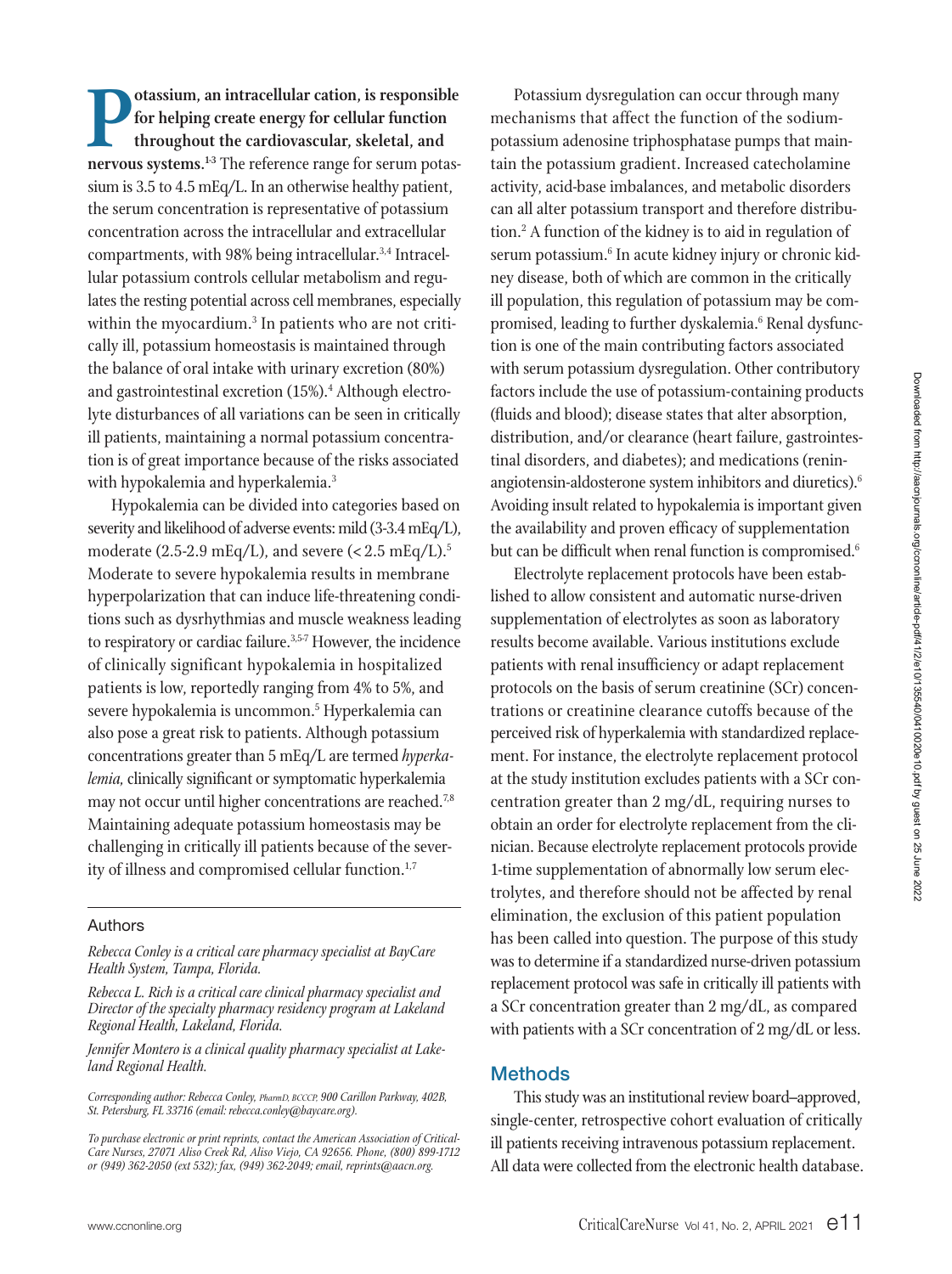## **Table 1** Evaluated electrolyte replacement protocol for potassium chloride

|                            | <b>Potassium dose</b>      |                               |  |  |
|----------------------------|----------------------------|-------------------------------|--|--|
| Serum potassium,<br>mEq/dL | <b>Central</b><br>catheter | <b>Peripheral</b><br>catheter |  |  |
| 3.6 to 3.9                 | 20 mEg/100 mL<br>over 1 h  | 20 mEg/250 mL<br>over 1 h     |  |  |
| 3.1 to 3.5                 | 40 mEg/100 mL<br>over 2 h  | 40 mEg/500 mL<br>over 2 h     |  |  |
| 2.6 to 3                   | 60 mEg/250 mL<br>over 3 h  | Contact physician             |  |  |
| $\leq 2.5$                 | 80 mEq/250 mL<br>over 4 h  | Contact physician             |  |  |

## **Table 2** Evaluated electrolyte replacement protocol for potassium phosphate<sup>a</sup>

| <b>Serum</b>        | <b>Phosphate dose</b>                  |                                                                               |                              |  |  |
|---------------------|----------------------------------------|-------------------------------------------------------------------------------|------------------------------|--|--|
| phosphate,<br>mq/dL | <b>Central</b><br>catheter             | <b>Peripheral</b><br>catheter                                                 | <b>Potassium</b><br>received |  |  |
| 1.6 to 2.5          | 20 mmol/100 mL<br>over 3 h             | 20 mmol/250 mL<br>over 5 h                                                    | 30 mEq                       |  |  |
| 1 to 1.5            | 40 mmol/250 mL<br>over 5 h             | 40 mmol/500 mL<br>over 5 h                                                    | 60 mEa                       |  |  |
| $\lt 1$             |                                        | 60 mmol/500 mL over 6 h                                                       |                              |  |  |
|                     | potassium level is less than 4 mEq/dL. | <sup>a</sup> Potassium phosphate is used for phosphate replacement when serum |                              |  |  |

Intensive care unit patients admitted between February 1, 2018, and July 31, 2018, were screened and assigned to 1 of 2 groups ( $SCr \leq 2$  mg/dL or  $SCr > 2$  mg/dL) at the time of potassium replacement. Patients included in the study were adults who received intravenous potassium replacement per the Pharmacy and Therapeutics Committee–approved Critical Care Medicine Electrolyte Replacement Therapy Protocol and were cared for by the critical care medicine service (Tables 1 and 2). All intensive care unit patients at the study site receive continuous cardiac monitoring. Patients were excluded if they received hyperkalemia treatment within 24 hours before potassium replacement. Additionally, patients were excluded if they had clinician- or disease-led electrolyte replacement (eg, electrolyte replacement per nephrology consult for electrolyte management, diabetic ketoacidosis, continuous renal replacement therapy, or hemodialysis).

The Critical Care Medicine Electrolyte Replacement Therapy Protocol allows for nurse-driven replacement of

potassium, magnesium, and phosphate on the basis of laboratory results for patients with a SCr concentration of 2 mg/dL or less. Potassium replacement is chosen according to route of administration, including appropriate concentrations for central and peripheral access. The protocol prompts the nurse to obtain samples for repeat laboratory tests at predetermined intervals to assess efficacy and potential need for further electrolyte replacement. Because of concerns for accumulation of electrolytes, especially potassium, in patients with renal insufficiency, the nurse must contact the clinician for electrolyte replacement orders for all patients with a SCr concentration greater than 2 mg/dL. Often clinicians choose to use the protocol as written for these patients instead of writing individual orders daily for electrolyte replacement during the period of kidney injury. The continued use of the protocol in these patients allowed us to create a comparator group of patients with a SCr concentration greater than 2 mg/dL.

The primary outcome was the incidence of hyperkalemia (serum potassium ≥ 5 mEq/L) following potassium replacement in patients with a SCr concentration of 2 mg/ dL or less and in those with a SCr concentration greater than 2 mg/dL. Secondary outcomes included an evaluation of patients experiencing hyperkalemia, change in serum potassium concentration, and need for hyperkalemia treatment following potassium replacement.

Nominal data were assessed for statistical differences with  $\chi^2$  analyses; continuous data were analyzed with  $t$ tests. *P* values less than .05 were considered significant.

## **Results**

Of 814 patients screened, 145 were included in the study in a 2:1 ratio (99 patients with  $SCr \le 2$  mg/dL and 46 patients with  $SCr > 2$  mg/dL; see Figure). The most common reasons for exclusion were lack of a critical care medicine consult and protocol noncompliance.

The median age in both groups was 65 years. The proportion of men was higher in the group with SCr concentrations greater than 2 mg/dL (Table 3). A quarter of the patients with a SCr concentration of 2 mg/dL or less had kidney dysfunction. Of the patients with a SCr concentration greater than 2 mg/dL, acute kidney injury was the most prevalent form of kidney dysfunction. Baseline serum electrolytes were similar among the 2 groups, with a slightly higher serum phosphate concentration in those with increased SCr.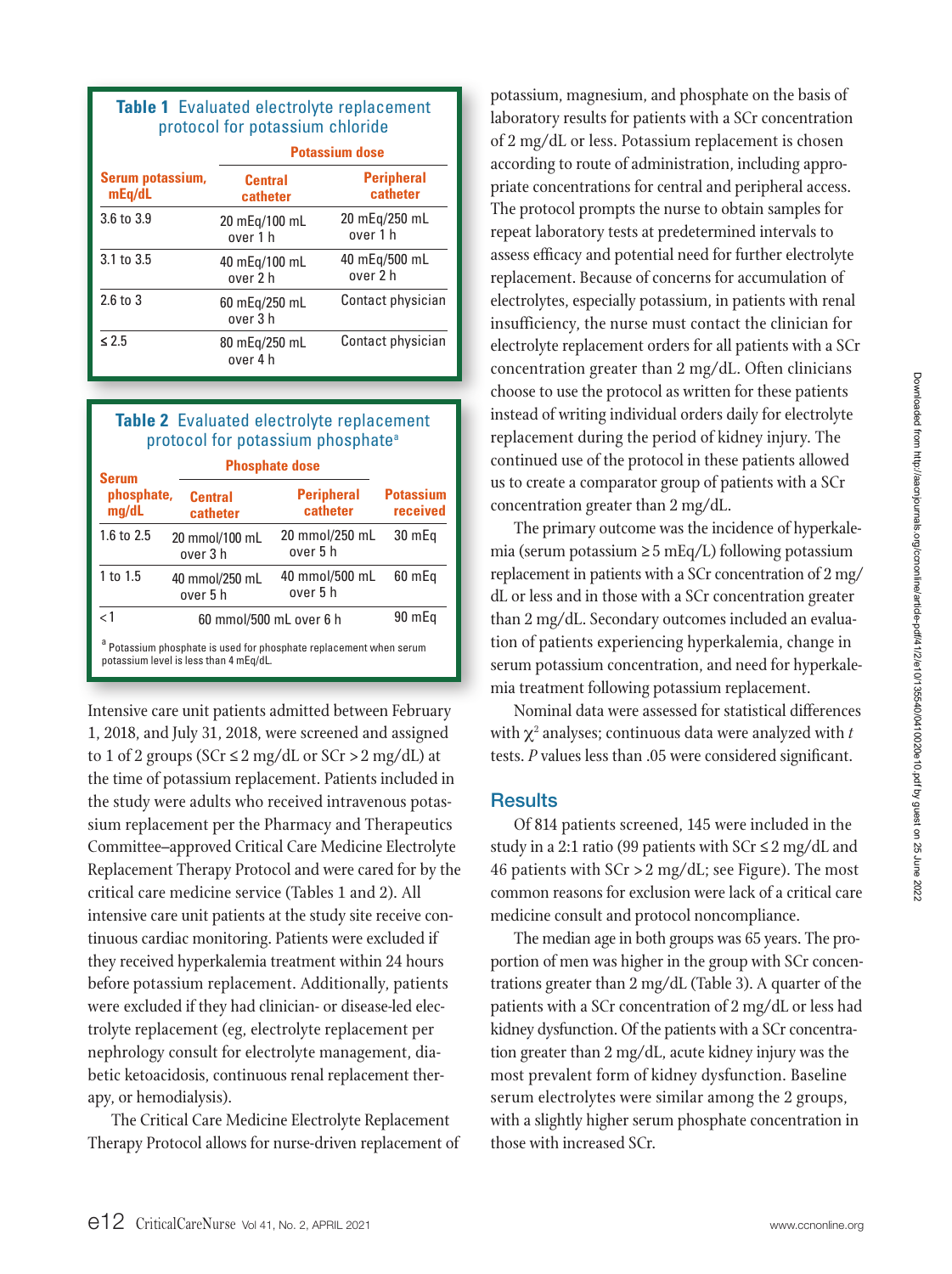The primary outcome, incidence of hyperkalemia, was not different between the 2 groups (Table 4). Change in serum potassium was similar for patients with a SCr concentration of 2 mg/dL or less and those with a SCr concentration greater than 2 mg/dL (0.3 mEq/L and 0.4 mEq/L, respectively). Of the total population, 5 patients experienced hyperkalemia; none received hyperkalemia treatment (Table 5). Of the patients who experienced hyperkalemia, 3 had acute-on-chronic renal insufficiency. These patients received potassium replacement doses of 20 mEq  $(n= 2)$  and 90 mEq  $(n= 1)$ . The 2 patients without renal impairment received potassium replacement doses of 40 mEq; 1 of these patients had the highest serum potassium concentration following replacement (6.5 mEq/L).

## **Discussion**

According to the study results, a standardized potassium replacement protocol can be used safely in critically ill patients with renal insufficiency not requiring renal replacement therapy. Hyperkalemia was observed in only 5 patients (3.4% of the total study population), and 4 of these patients had a SCr concentration of 2 mg/dL or less. No interventions were required for any cases of hyperkalemia.

The results of our study are in contrast with recommendations to decrease potassium replacement by 50% or greater in patients with impaired renal function.<sup>4</sup> However, a paucity of data supports such recommendations. To our knowledge, this is the first study to evaluate the safety of a nurse-driven potassium replacement



protocol in critically ill patients with renal insufficiency. Hamill et al<sup>9</sup> similarly demonstrated that regardless of renal function or potassium dose, patients with renal insufficiency tolerated a single potassium infusion without difficulty. However, the total number of patients with renal dysfunction was low  $(n=15)$ .<sup>9</sup>

| <b>Characteristic</b>                          | Patients with SCr $\leq$ 2 mg/dL (n=99) | Patients with $SCr > 2$ mg/dL (n=46)<br>65 (56-73) |  |
|------------------------------------------------|-----------------------------------------|----------------------------------------------------|--|
| Age, median (IQR), y                           | 65 (55-74)                              |                                                    |  |
| Male sex, No. $(\%)$                           | 39 (39)<br>25(54)                       |                                                    |  |
| Medical history, No. (%)                       |                                         |                                                    |  |
| <b>Diabetes</b>                                | 27(27)                                  | 23(50)                                             |  |
| Congestive heart failure                       | 26(26)                                  | 14 (30)                                            |  |
| Kidney dysfunction, No. (%)                    | 29 (29)                                 | 46 (100)                                           |  |
| Acute kidney injury                            | 19 (19)                                 | 22 (48)                                            |  |
| Chronic kidney disease                         | 4(4)                                    | 4(9)                                               |  |
| Acute-on-chronic kidney disease                | 6(6)                                    | 20(43)                                             |  |
| Laboratory values at replacement, median (IQR) |                                         |                                                    |  |
| Creatinine, mg/dL                              | $0.8(0.6-1.2)$                          | $2.9(2.4-3.7)$                                     |  |
| Magnesium, mg/dL                               | $2.1(1.9-2.3)$                          | $2.0(1.9-2.3)$                                     |  |
| Phosphate, mg/dL                               | $2.8(2.0-3.5)$                          | $3.6(3.2-4.9)$                                     |  |
| Potassium, mEg/L                               | $3.7(3.4-3.8)$                          | $3.6(3.3-3.7)$                                     |  |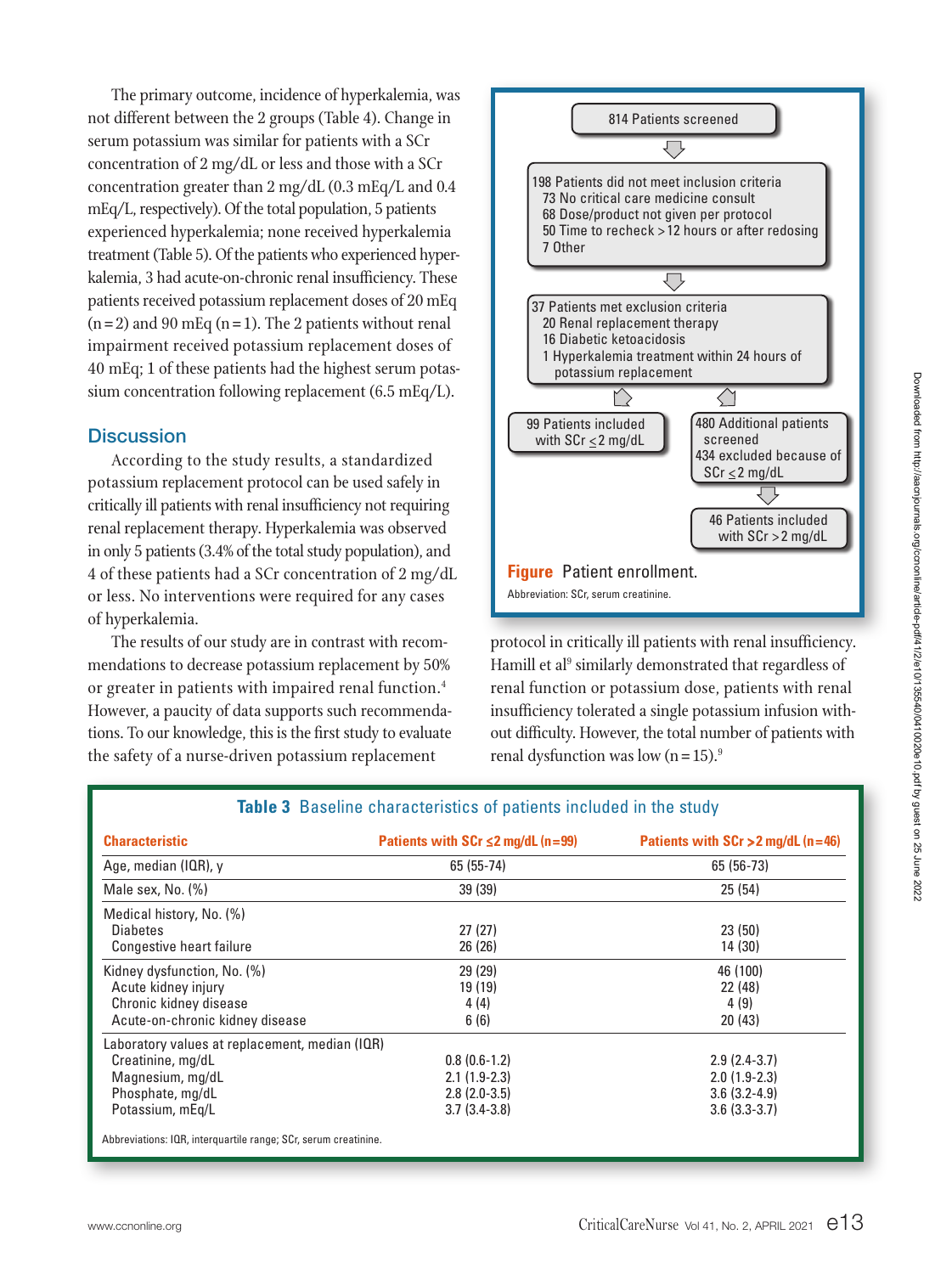| <b>Table 4</b> Primary and secondary outcomes of patients in study                            |                                          |                                        |     |  |  |  |
|-----------------------------------------------------------------------------------------------|------------------------------------------|----------------------------------------|-----|--|--|--|
| <b>Outcome</b>                                                                                | Patients with $SCr \le 2$ mg/dL (n = 99) | Patients with $SCr > 2$ mg/dL (n = 46) |     |  |  |  |
| Incidence of hyperkalemia, No. (%)                                                            | 4(4)                                     | 1(2)                                   | .57 |  |  |  |
| Absolute change in serum potassium,<br>mEg/dL, median (IQR)                                   | $0.3(0.1-0.7)$                           | $0.4(0.03-0.8)$                        | .33 |  |  |  |
| Change in serum potassium for every<br>10 mEq of potassium received, mEq/<br>dL, median (IQR) | $0.1(0.03-0.25)$                         | $0.1(0.03-0.22)$                       | .83 |  |  |  |
| Patients receiving treatment for<br>hyperkalemia, No.                                         | 0                                        | 0                                      |     |  |  |  |
| Abbreviation: IQR, interquartile range; SCr, serum creatinine.                                |                                          |                                        |     |  |  |  |

|                               |                                   |            | <b>Table 5</b> Patients who experienced hyperkalemia                 |                               |                                                              |                                            |  |
|-------------------------------|-----------------------------------|------------|----------------------------------------------------------------------|-------------------------------|--------------------------------------------------------------|--------------------------------------------|--|
| Age, y, and sex<br>of patient | <b>Renal</b><br><i>impairment</i> | SCr, mg/dL | <b>Before potassium</b><br>replacement:<br>serum potassium,<br>mEq/L | <b>Potassium</b><br>dose, mEq | After potassium<br>replacement:<br>serum potassium,<br>mEq/L | <b>Change in serum</b><br>potassium, mEq/L |  |
| 87, male                      | None                              | 0.8        | 3.2                                                                  | 40                            | 6.3                                                          | 3.1                                        |  |
| 37, female                    | None                              | 0.9        | 3.4                                                                  | 40                            | 6.5                                                          | 3.1                                        |  |
| 58, female                    | AoCKD                             | 1.5        | 3.8                                                                  | 20                            | 5.6                                                          | 1.8                                        |  |
| 73, male                      | AoCKD                             | 1.8        | 2.9                                                                  | 90                            | 5.1                                                          | 2.2                                        |  |
| 66, female                    | AoCKD                             | 3.5        | 3.9                                                                  | 20                            | 5.1                                                          | 1.2                                        |  |

Abbreviation: AoCKD, acute-on-chronic kidney disease; SCr, serum creatinine.

Nurse-driven assessment and replacement of electrolytes in critically ill patients allows for prompt supplementation and appropriate timing of follow-up laboratory tests for verifying efficacy of electrolyte replacement.<sup>10-13</sup> Use of a formalized electrolyte replacement protocol that

pairs serum

Protocol-based, 1-time potassium replace- electrolyte ment can be safely applied to patients with and without kidney dysfunction, not requring renal replacement therapy.

concentration with a predetermined drug,

dose, and route of administration promotes standardized electrolyte replacement for all critically ill patients.<sup>14</sup> Allowing the bedside nurse autonomy to oversee electrolyte supplementation creates greater shared responsibility for patient care and relieves the clinician of direct oversight.

Our study results support modifying our institution's electrolyte replacement protocol to exclude only patients currently receiving renal replacement therapy and patients with diabetic ketoacidosis. The protocol can be safely

applied to patients with and without kidney dysfunction because it directs nurses to recheck serum laboratory tests following a 1-time dose of potassium, mitigating the risk for accumulation and therefore hyperkalemia. The limited exclusion criteria allow the results to be applied to a diverse group of critically ill patients with a variety of disease states. Additionally, because protocol compliance was ensured, the findings accurately reflect the protocol.

#### Limitations

A few limitations may have affected the findings. The small sample size might not allow for adequate detection of a difference in hyperkalemia incidence. Many patients with a SCr concentration greater than 2 mg/dL did not have documentation of a baseline SCr concentration. These patients may have been diagnosed with acute-on-chronic kidney disease without direct evidence of acute kidney injury other than an elevated SCr concentration. The study design did not include evaluation of confounders such as medications, fluids, and disease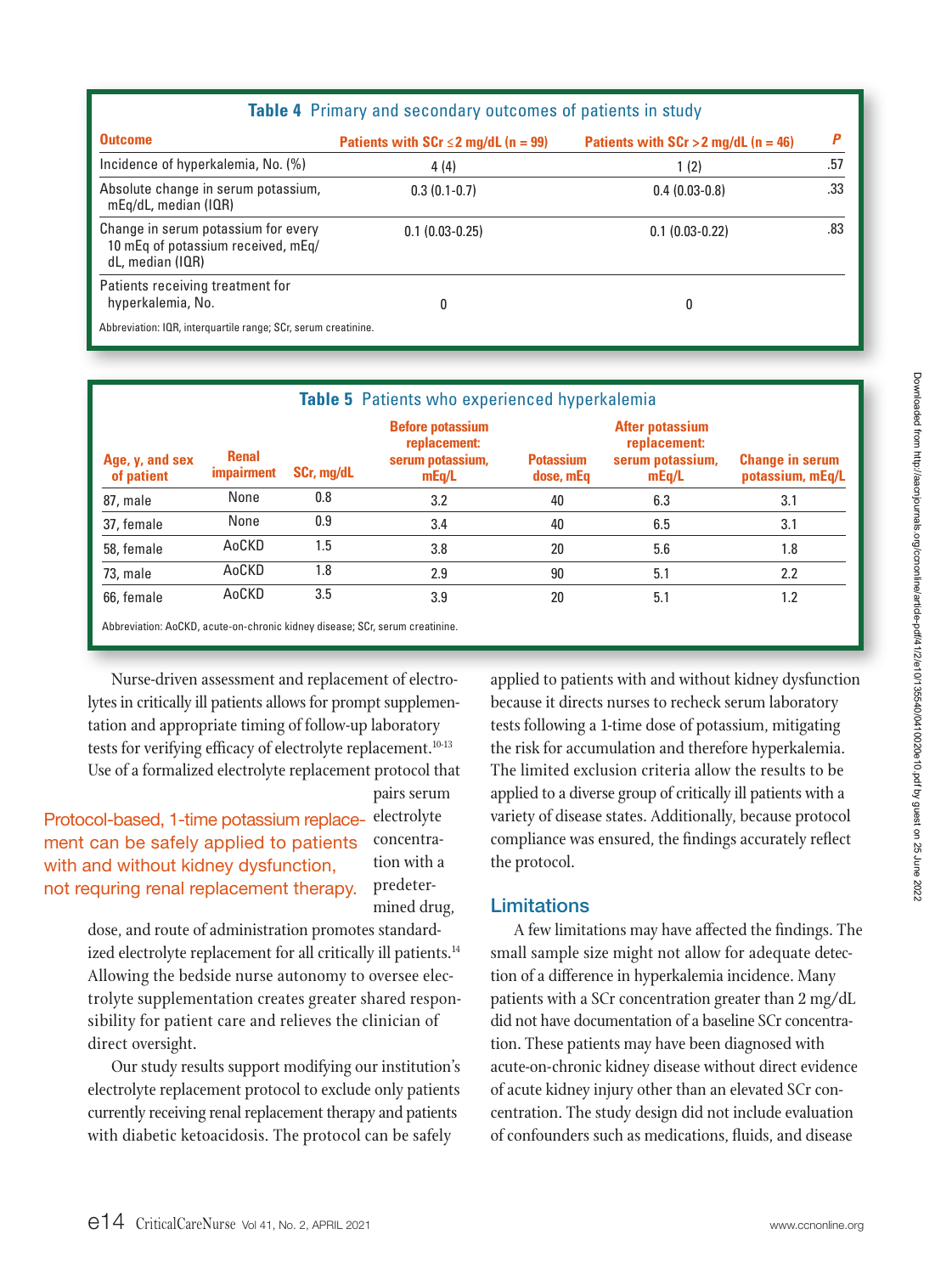#### **Table 6** Revised electrolyte replacement protocol for potassium chloride

|                        |                                 | Potassium dose (NS is the preferred diluent) |                               |                            |                        |
|------------------------|---------------------------------|----------------------------------------------|-------------------------------|----------------------------|------------------------|
| Serum potassium, mEq/L | <b>Enteral</b>                  |                                              | <b>Central catheter</b>       | <b>Peripheral catheter</b> | <b>Preferred route</b> |
| 3.1 to 3.5             | 40 mEg                          |                                              | 40 mEg/100 mL over 2 h        | 40 mEg/150 mL over 4 h     | Enteral                |
| $2.6$ to $3.0$         |                                 | 60 mEq                                       | 60 mEg/250 mL over 3 h        | 60 mEg/250 mL over 6 h     | IV                     |
| < 2.6                  |                                 | 80 mEg                                       | 80 mEg/250 mL over 4 h        | 80 mEg/500 mL over 8 h     | IV                     |
| Recheck level          | Morning<br>laboratory<br>values | 4 hours after<br>administering<br>dose       | 2 hours after end of infusion |                            |                        |
|                        |                                 |                                              |                               |                            |                        |

Abbreviations: IV, intravenous; NS, normal saline.

| <b>Table 7</b> Revised electrolyte replacement protocol for potassium phosphate |                         |                                                         |                                 |                        |  |  |
|---------------------------------------------------------------------------------|-------------------------|---------------------------------------------------------|---------------------------------|------------------------|--|--|
|                                                                                 |                         | Potassium phosphate dose (NS is the preferred diluent)  |                                 |                        |  |  |
| Serum phosphate, mEq/L                                                          | <b>Central catheter</b> | <b>Peripheral catheter</b>                              | <b>Potassium received, mEq.</b> | <b>Preferred route</b> |  |  |
| 1.6 to 2.5                                                                      | 20 mmol/100 mL over 3 h | 20 mmol/250 mL over 3 h                                 | 30 <sup>a</sup>                 | Enteral                |  |  |
| 1.0 to $1.5$                                                                    | 40 mmol/250 mL over 3 h | 40 mmol/500 mL over 6 h                                 | 60                              | IV                     |  |  |
| < 1.0                                                                           | 60 mmol/500 mL over 5 h | 60 mmol/500 mL over 9 h                                 | 90                              | IV                     |  |  |
| Recheck level                                                                   |                         | 2 hours after end of infusion (phosphate and potassium) |                                 |                        |  |  |

Abbreviations: IV, intravenous; NS, normal saline.

<sup>a</sup> If potassium level is 2.5 mEq/L or less, give an additional 40 mEq of IV potassium chloride with 20 mmol of potassium phosphate for a total potassium replacement of 70 mEq. For all other potassium phosphate replacements, do not give additional potassium chloride.

states that may have contributed to electrolyte abnormalities. Exclusion of patients with clinician- or diseaseled electrolyte replacement may have limited the patient population evaluated, but only 4.5% of all patients screened fell into this category.

In addition to expanding the institution's electrolyte replacement protocol to include patients with increased SCr, the protocol was revised to align with current recommendations. Revisions included adjustment of the serum potassium concentration at which to initiate potassium replacement (eg, the protocol now starts potassium replacement at a serum potassium concentration of 3.5 mEq/L instead of 3.9 mEq/L), changes in electrolyte concentrations for peripheral administration, and changes in infusion times (Tables 6 and 7). 6,7,15,16 Follow-up assessment of the revised protocol and evaluation of the additional electrolytes (magnesium and phosphate) included in the protocol will be completed. Other plans include nursing staff education pertaining to protocol adherence, including the correct product and dose selection, in addition to the timing of laboratory test rechecks. Implementation of an electrolyte replacement

protocol in intensive care unit patients receiving intermittent hemodialysis should be investigated because this population was excluded from the study.

## **Conclusions**

An increase in serum potassium following potassium replacement in this critically ill population did not differ according to renal function at the time of supplementation. According to the study results, the protocol can be safely applied to all critically ill patients not requiring renal replacement therapy. CCN

#### Financial Disclosures

This research was conducted without funding through a postgraduate year 2 critical care pharmacy residency program at Lakeland Regional Health Medical Center in Lakeland, Florida.

# See also

To learn more about caring for patients with renal insufficiency, read "Continuous Renal Replacement Therapy Update: An Emphasis on Safe and High-Quality Care" by Schell-Chaple in *AACN Advanced Critical Care,* 2017;28(1):31-40. Available at **www.aacnacconline.org.**

#### References

1. Scotto CJ, Fridline M, Menhart CJ, Klions HA. Preventing hypokalemia in critically ill patients. *Am J Crit Care.* 2014;(23)2:145-149.